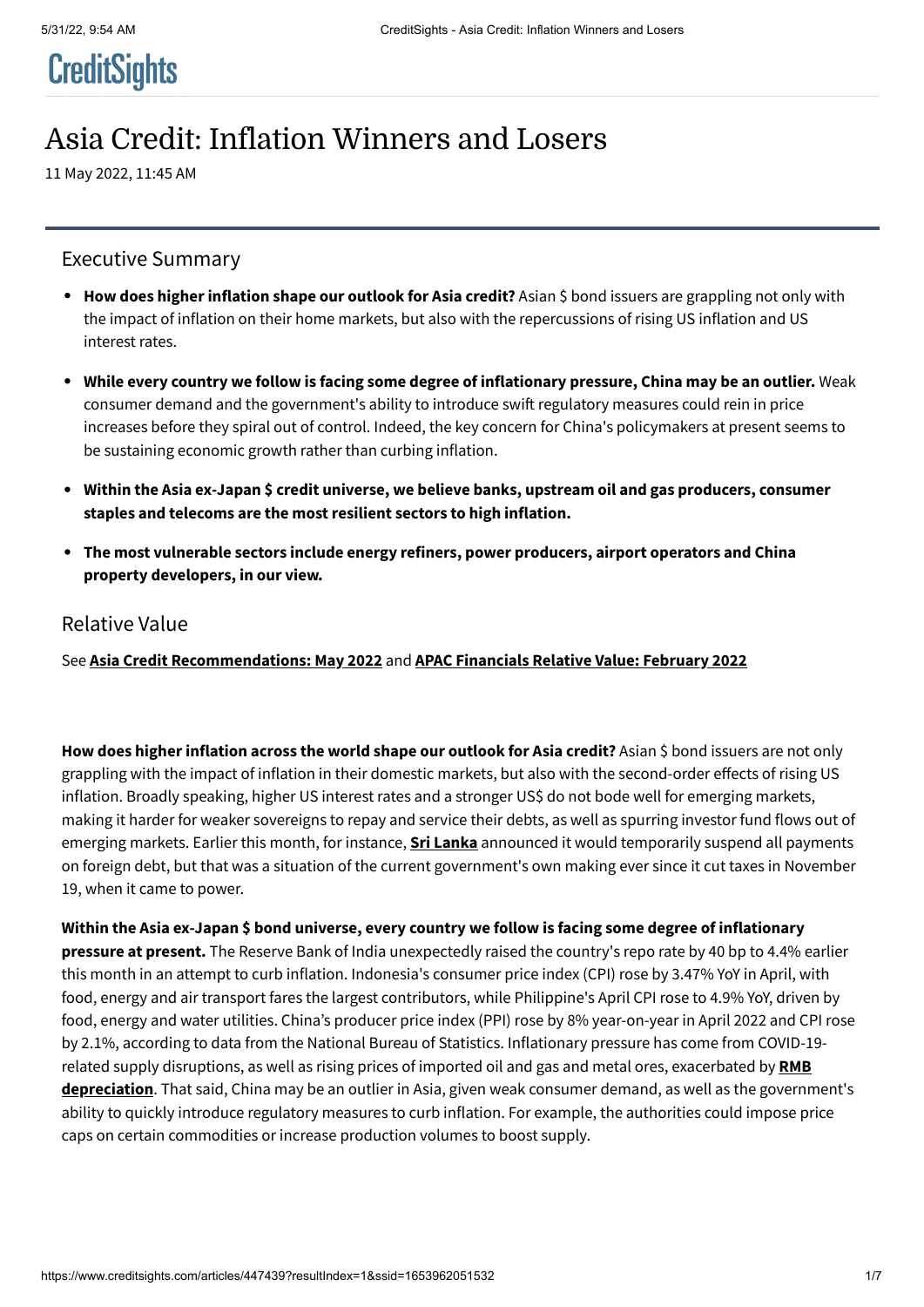

Source: Fitch Solutions, Note: E=estimate, F= forecast

With this in mind, we polled our analyst team for the sectors or credits they believe will fare well or badly in this environment.

## Winners

**Banks.** Inflation is helpful for financials if it leads to higher interest rates which are better for net interest margins; the increased margins typically provide more buffer for the asset quality issues that follow, especially for banks that have a larger SME book. Banks that have a greater proportion of CASA (current account / savings account) deposits (an indication of a better funding franchise) will also benefit more as they can capture more spread than those that don't, as CASA rates move up slower than lending rates. However, as funding conditions tighten, CASA deposits should also moderate at banks; time deposits at banks have increased generally in Q1 as banks move to lock in funding costs before they rise further and depositors too see better value in time deposits. Banks' margin sensitivity to interest rates will also depend on the size of their fixed-rate loan book and how soon they can reprice those loans. Finally, if loan growth is slow then some of the margin benefit of higher rates can get whittled away by increased competition. But on balance the trajectory is up. Banks from Hong Kong, Japan, South Korea, Singapore, Australia and India should benefit from improved net interest margins in the coming months.

**Upstream energy producers.** Rising oil and gas prices are benefiting exploration & production companies. In the Asia ex-Japan \$ credit universe, these include state-owned producers such as **[CNOOC](https://www.creditsights.com/articles/444083)**, **[Sinopec](https://www.creditsights.com/articles/444518)**, **[CNPC](https://www.creditsights.com/articles/446987)**, **[Pertamina](https://www.creditsights.com/articles/419939)** and **[Petronas](https://www.creditsights.com/articles/435043)** (all Market perform), as well as the privately-owned Indonesian energy firm **[Medco](https://www.creditsights.com/articles/422686)** (Outperform).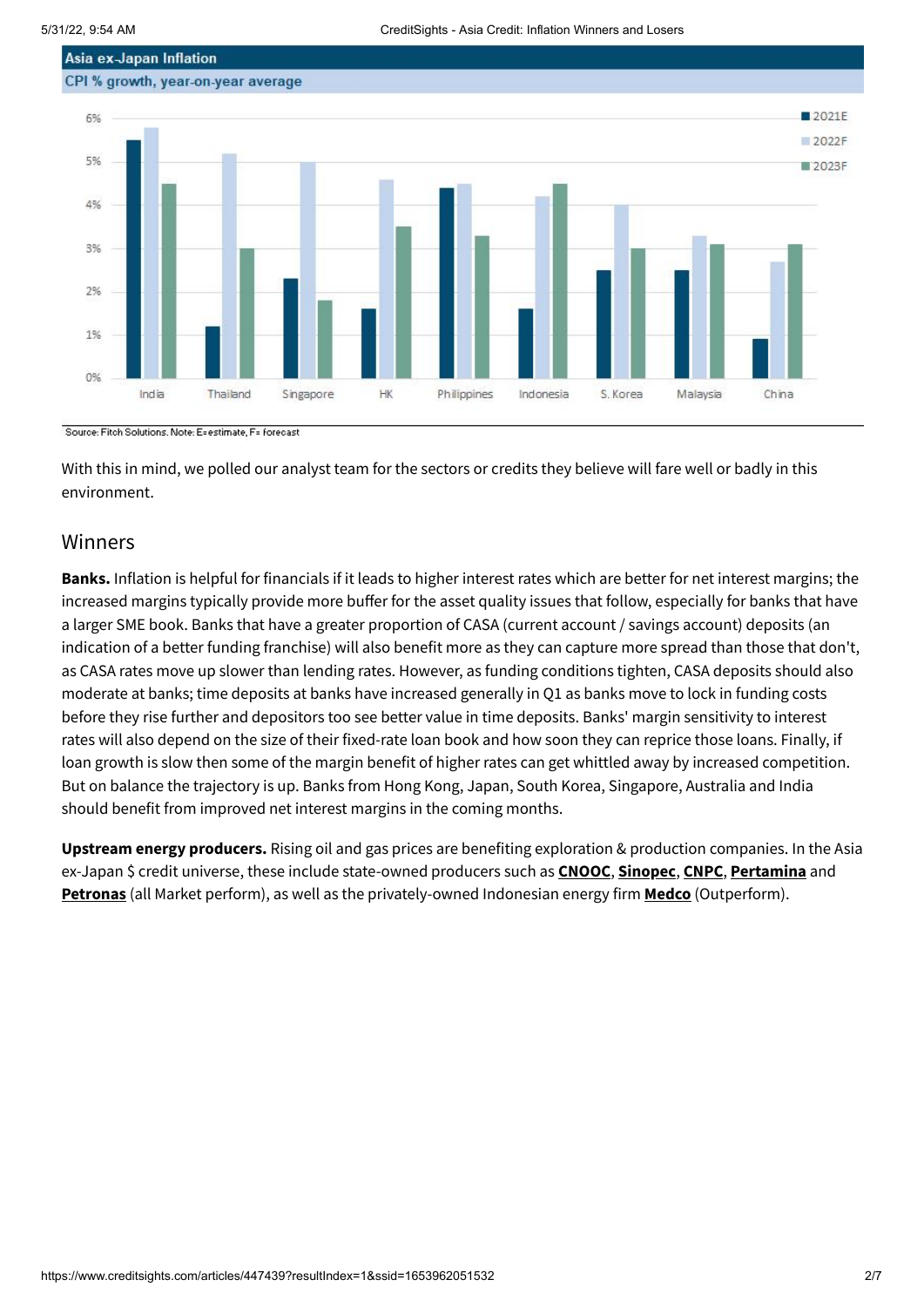

Source: Bloomberg, CreditSights.

**FY16** 

**FY17** 

20

10

 $\overline{0}$ 

**Consumer staples.** Consumers are suffering from higher food prices but given the essential nature of these purchases, we expect the credit profiles of food producers to remain relatively resilient. Indonesian poultry producer **[Japfa Comfeed](https://www.creditsights.com/articles/435044)** (Market perform) is one example, which has managed to maintain steady EBITDA generation amid fluctuating chick and bird prices.

**FY19** 

**FY20** 

**FY18** 



Note: (i) DOC = Day Old Chick. (ii) Data is from 1 January 2019 to 31 March 2022. Source: Company data, CreditSights.

**Telecoms.** Telecoms are a relatively defensive industry amid rising inflation. Within our coverage universe, Indian operators **[Bharti Airtel](https://www.creditsights.com/articles/433565)** and **[Reliance Industries](https://www.creditsights.com/articles/447461)** (Market perform) offer exposure to the sector: both companies have managed to raise their tariffs steadily in recent quarters (see the chart below).

40,000

20,000

FY21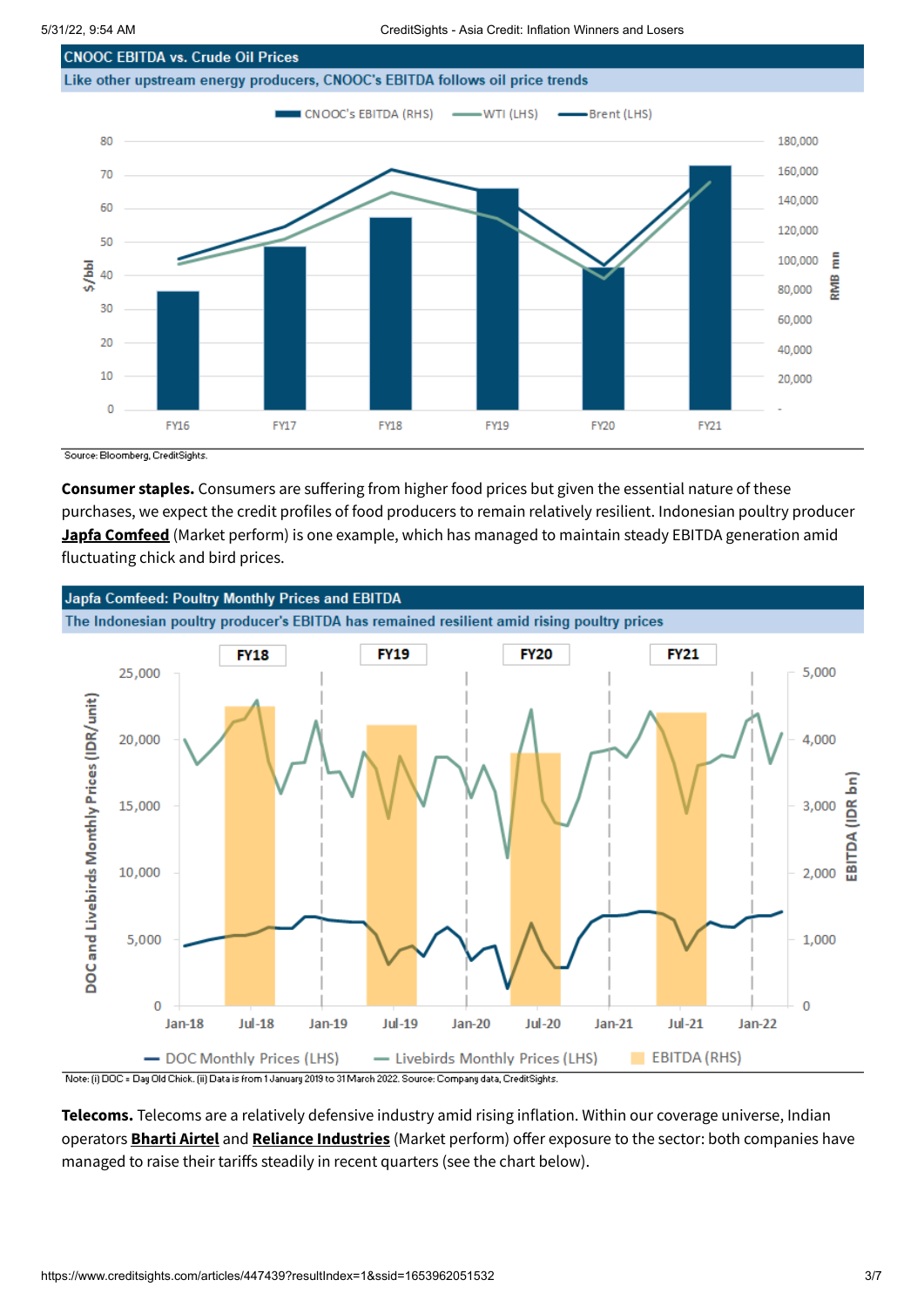

Note: data is from 1 January 2019 to 31 March 2022. Source: Company data, CreditSights.

### Losers

**Energy refiners.** Downstream energy firms such as **[Bharat Petroleum](https://www.creditsights.com/articles/430014)** (BPCL, Underperform) and **Indian Oil Corporation** [\(Market perform\) could find their profitability squeezed by](https://www.creditsights.com/articles/429754) **[rising input costs](https://www.creditsights.com/articles/436136)**.

**Power producers.** Similar to downstream energy firms, utilities companies could also see their profitability squeezed by higher prices of input commodities, such as coal. This could be mitigated by regulatory measures in some countries: for instance, during China's **[power crisis](https://www.creditsights.com/articles/411350)** last October, the government quickly boosted coal production, relaxed the electricity pricing regime and cracked down on speculative trading, temporarily sending coal prices plummeting (see chart below).



Source: China Coal Resource, Bloomberg, Company filings, CreditSights.

**Airport operators.** Airport operators such as **[Delhi International Airport](https://www.creditsights.com/articles/439165)** (DIAL, Market perform) could face secondorder impacts from inflation, for example in the event that higher oil prices prompt airlines to cut the number of flights or result in lower passenger volumes (e.g. if airlines raise ticket prices to pass through higher fuel costs). DIAL's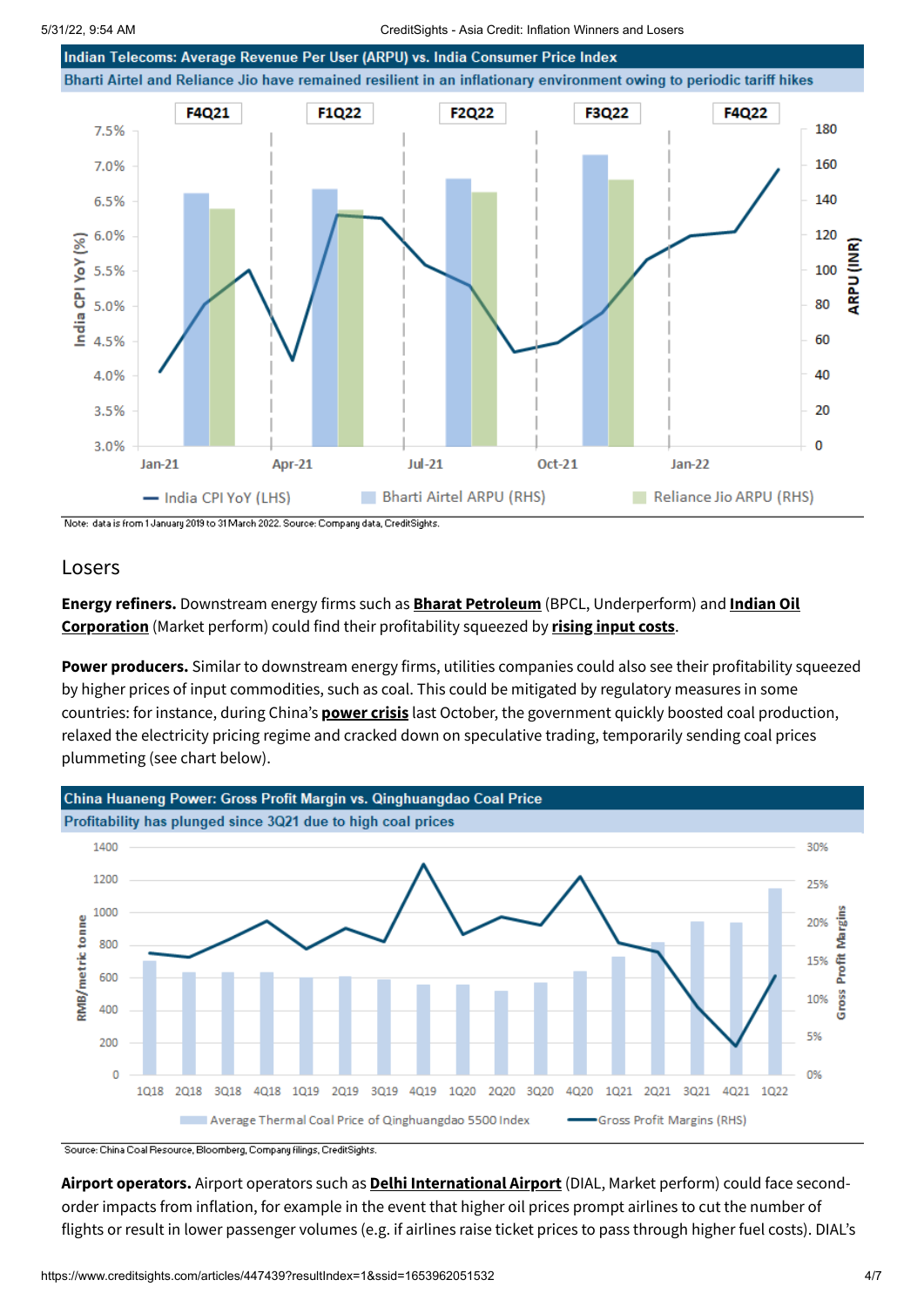#### 5/31/22, 9:54 AM CreditSights - Asia Credit: Inflation Winners and Losers

revenues are linked to the number of flights scheduled by the airlines operating at its airports, so a decline in air traffic could hurt their revenue stream.

**China property.** While property is traditionally viewed by homebuyers as a hedge against inflation, the prolonged **[slump](https://www.creditsights.com/articles/442578)** in China's property market and the uncertainty over whether certain developers will continue to survive (and deliver the properties they have promised to build) have deterred many from buying homes. We expect property demand to remain weak unless there is more widespread policy support. Rising material cost such as that of steel, copper and cement could also further crimp the already narrow gross profit and EBITDA margins in the coming years.

#### **China: Monthly Residential Sales & Average Home Prices**

Total residential sales fell by 29.1% YoY, and the average home price declined by 7.7% YoY in March



Note: No data for every January. February column for first 2 months of the year. Source: Wind Info, National Bureau of Statistics of China

#### **AUTHORS**

[Sandra Chow, CFA](https://www.creditsights.com/about/team/schow) Co-Head of Asia-Pacific Research

[Pramod Shenoi](https://www.creditsights.com/about/team/pshenoi) President, CreditSights Singapore/Co-Head of Asia-Pacific Research

[Zerlina Zeng, CFA](https://www.creditsights.com/about/team/zzeng) Senior Analyst - Chinese Corporates

[Lakshmanan R, CFA, FRM](https://www.creditsights.com/about/team/lr) Senior Analyst – Asia-Pacific Corporates

CreditSights Staff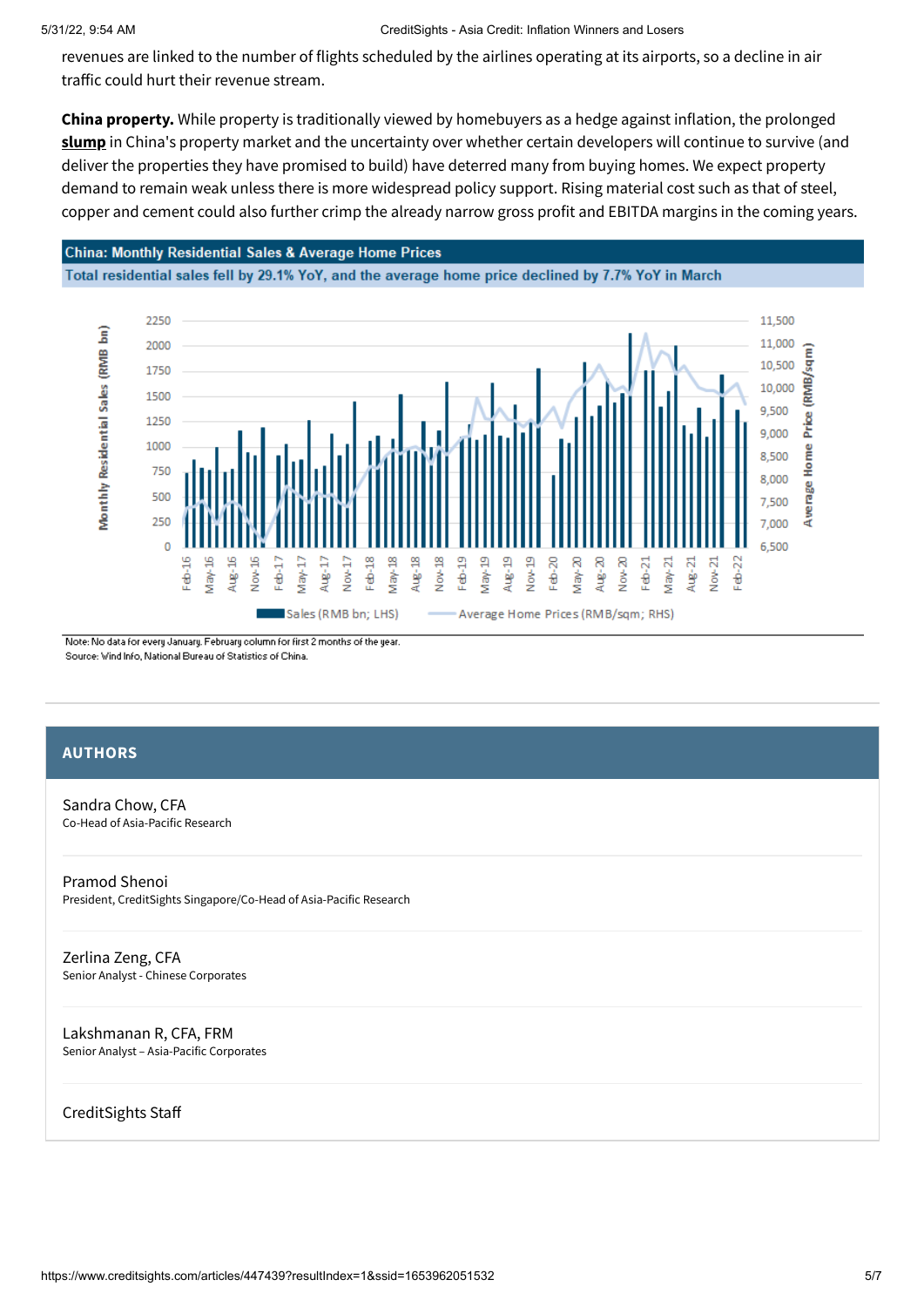

## **CreditSights**

#### © 2022. Copyright CreditSights, Inc. All rights reser ved.

This Report is for informational purposes only. Neither the information contained in this Report, nor any opinion expressed therein is intended as an offer or solicitation with respect to the purchase or sale of any security or as personalized investment advice. CreditSights and its affiliates do not recommend the purchase or sale of financial products or securities, and do not give investment advice or provide any legal, auditing, accounting, appraisal, valuation or actuarial services. Recommendations made in a report may not be suitable for all investors and do not take into account any particular user's investment risk tolerance, return objectives, asset allocation, investment horizon, or any other factors or constraints.

Information included in any article that includes analysis of documents, agreements, controversies, or proceedings is for informational purposes only and does not constitute legal advice. No attorney client relationship is created between any reader and CreditSights as a result of the publication of any research report, or any response provided by CreditSights (including, but not limited to, the ask an analyst feature or any other analyst interaction) or as the result of the payment to CreditSights of subscription fees. The material included in an article may not reflect the most current legal developments. We disclaim all liability in respect to actions taken or not taken based on any or all the contents of any research report or communication to the fullest extent permitted by law.

Reproduction of this report, even for internal distribution, is strictly prohibited. Receipt and review of this research report constitutes your agreement not to redistribute, retransmit, or disclose to others the contents, opinions, conclusion or information contained in this report (including any investment recommendations or estimates) without first obtaining express permission from CreditSights. The information in this Report has been obtained from sources believed to be reliable; however, neither its accuracy, nor completeness, nor the opinions based thereon are guaranteed. The products are being provided to the user on an "as is" basis, exclusive of any express or implied warranty or representation of any kind, including as to the accuracy, timeliness, completeness, or merchantability or fitness for any particular purpose of the report or of any such information or data, or that the report will meet any user's requirements.

CreditSights Risk Products, including its Credit Quality Scores and related information, and discontinued products, such as CreditSights Ratings, are provided by CreditSights Analytics, LLC. CreditSights Limited is authorised and regulated by the Financial Conduct Authority (FCA). This product is not intended for use in the UK by retail clients, as defined by the FCA. This report is not intended for distribution to, or use by any person or entity in any jurisdiction or country where such distribution or use would be contrary to local law or regulation.

Certain data appearing herein is owned by, and used under license from, certain third parties. Please see Legal Notices for important information and limitations regarding such data. For terms of use, see Terms & Conditions.